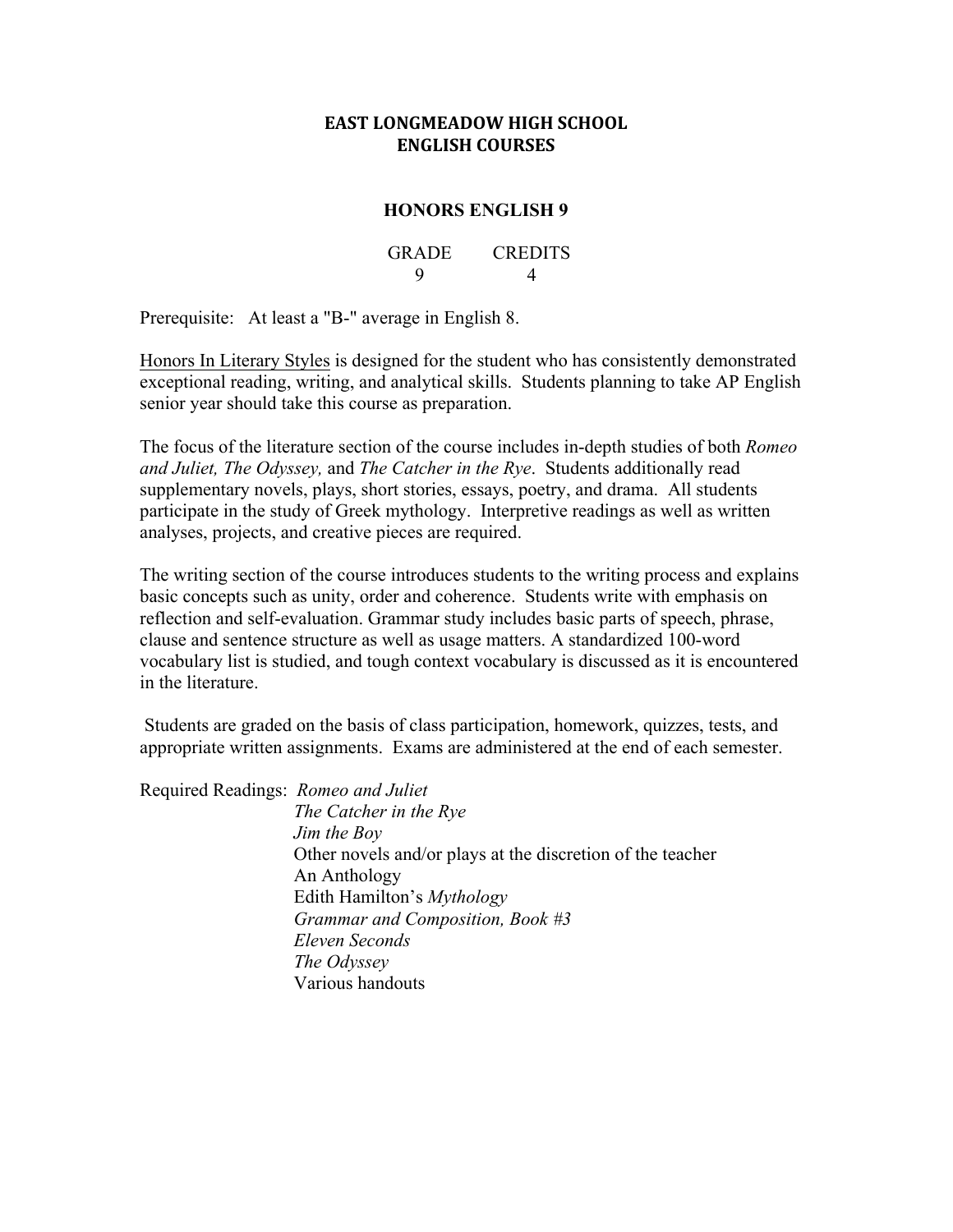# GRADE CREDITS 9 4

Interpreting Literary Styles is geared towards the college-bound student. The goal of the course is the integration of literature, language study, vocabulary, and writing.

Students are introduced to the short story, the novel, poetry, and drama, and they study the characteristics of the various literary genres and writing styles encountered. A detailed study of Romeo and Juliet is required that includes the demonstration of a personal critical response both orally and in writing. All students participate in a detailed study of *The Odyssey* and Greek mythology.

The writing process is introduced to help students develop good pre-writing, free-writing, revision and editing techniques. Analytical writing based on the literature is stressed. All students compose several major pieces of writing and use them for reflection and selfevaluation. Grammar study includes parts of speech, basic phrase, clause and sentence structure and usage matters. A standardized 100-word vocabulary list is studied, and tough context vocabulary is discussed as it is encountered in the literature.

Students are graded on the basis of class participation, homework, quizzes, tests and writing assignments. Exams are administered at the end of the semester.

Required Readings: *The Odyssey Romeo and Juliet*

*Jim the Boy* Novel at teacher discretion An Anthology Edith Hamilton's *Mythology Grammar and Composition, Book #3* Various handouts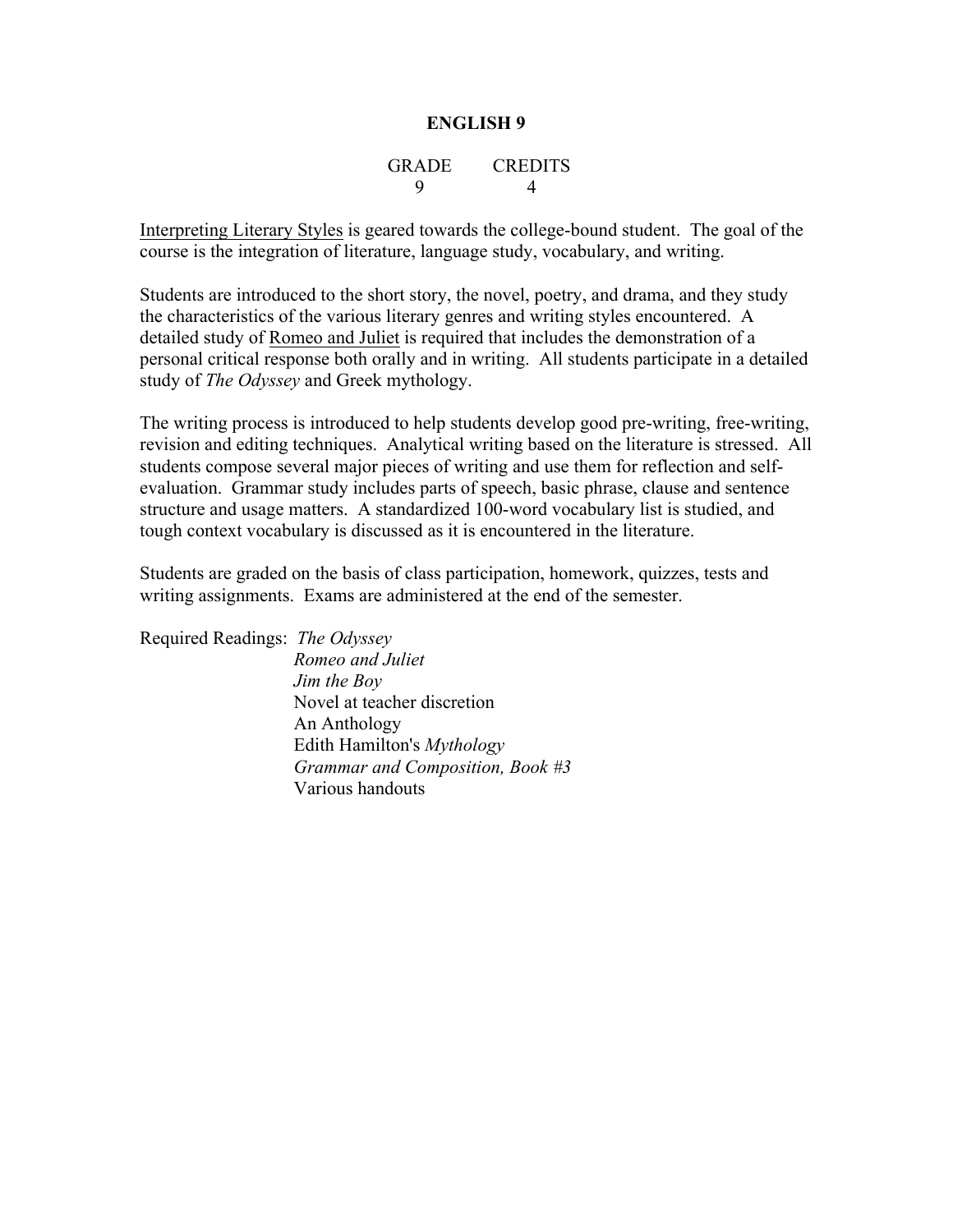## **HONORS ENGLISH 10**

## GRADE CREDITS 10 4

Prerequisite: At least a "B-" average in Honors Literary Style or "B" in Interpreting American Literature. The summer reading assignment includes three novels, extensive note taking and an essay.

Honors In American Literature is designed for the student who has consistently demonstrated exceptional reading, writing, and analytical skills. Challenging nightly and frequent long-term reading and writing assignments are a vital part of the course. Students planning to take AP English in senior year should take this course as preparation.

The course focuses on an intensive study of diverse American literature from the Puritan era to the present. Students are expected to tackle difficult materials and be competent to work with them in various capacities - in small groups, in whole class discussions, in projects and on an individual basis. Students review and employ the writing process to interpret classic American literature and contemporary multicultural readings. Grammar study includes a review of sentence structure and usage as well as a focus on capitalization and punctuation. A standardized 100-word vocabulary list is studied. Tough context vocabulary is discussed as it is encountered in the literature.

Preparation for the  $10<sup>th</sup>$  Grade MCAS English Language Arts test is a significant part of all sophomore English classes.

Students are graded on the basis of class participation, homework, quizzes, tests, papers, and oral presentations. A final exam is administered at the end of the semester.

| Required Reading: | The Crucible                                               |
|-------------------|------------------------------------------------------------|
|                   | To Kill a Mockingbird                                      |
|                   | A Gathering of Old Men                                     |
|                   | Of Mice and Men                                            |
|                   | The Great Gatsby                                           |
|                   | Other novels and/or plays at the discretion of the teacher |
|                   | An American literature anthology                           |
|                   | A grammar text                                             |
|                   | Various handouts                                           |
|                   |                                                            |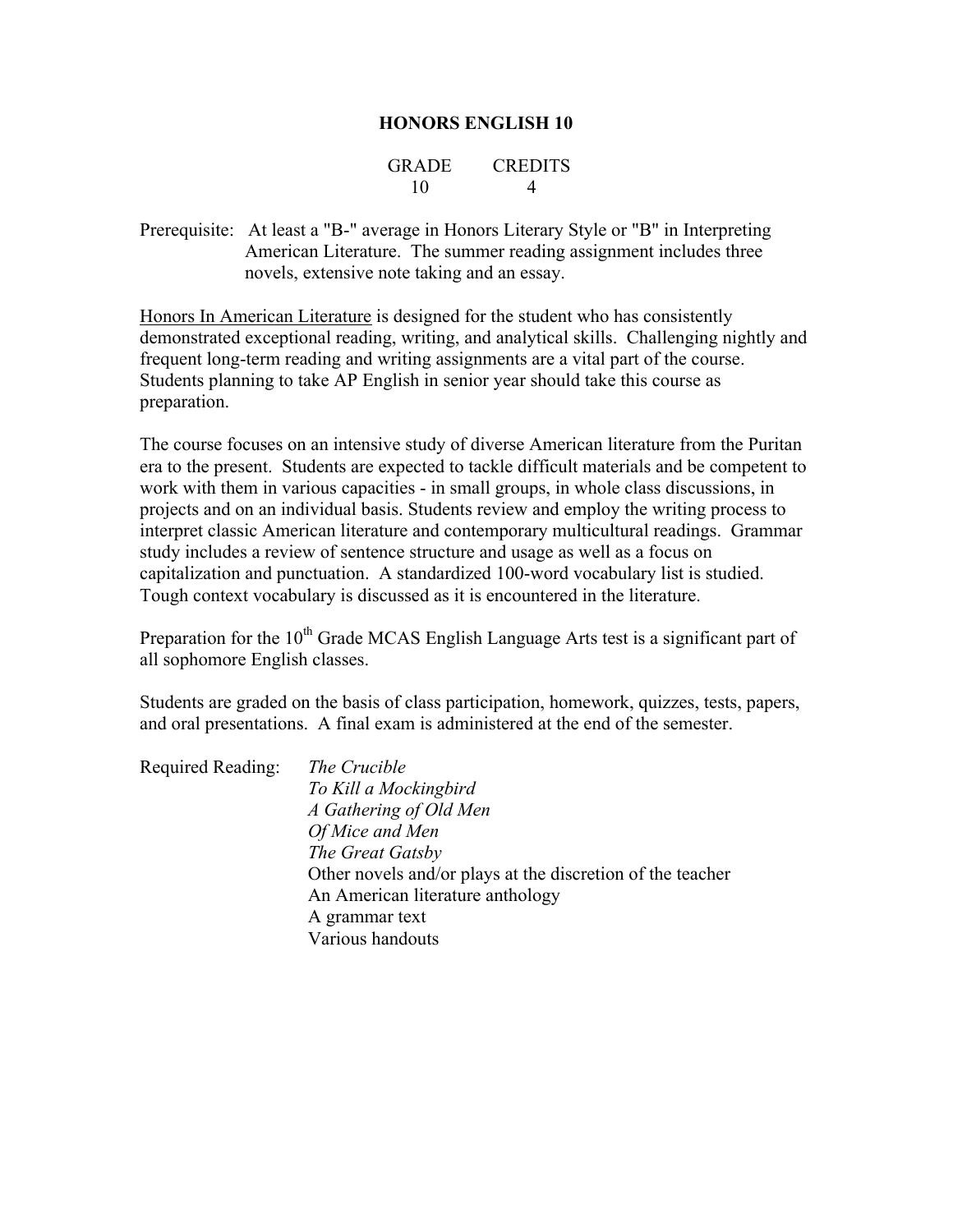## GRADE CREDITS 10 4

Interpreting American Literature is a broad study of major American authors and works from the Puritan era to the present that is geared towards the college-bound student. Characteristics of historical periods and genres in American literature are emphasized. Literary techniques are analyzed as they apply to the various works studied. Students are encouraged to examine the connections among the various language arts categories and develop proficiency in each. Outside reading is required along with a project that demonstrates critical thinking and a personal response to an important work of American literature.

The course also includes the study and implementation of the writing process with emphasis on expanding the use of techniques studied last year and developing student ability to write on literature. Grammar study includes a review of sentence structure and usage as well as a focus on capitalization and punctuation. A standardized 100-word vocabulary list is studied. Tough context vocabulary is discussed as it is encountered in the literature.

Students are graded on the basis of class participation, homework, quizzes, tests, written papers, and oral presentations. Final exams are administered at the end of the semester.

Texts: American literature anthology Writing / grammar text *The Crucible To Kill a Mockingbird Of Mice and Men* Other novels/plays at the discretion of the teacher Various handout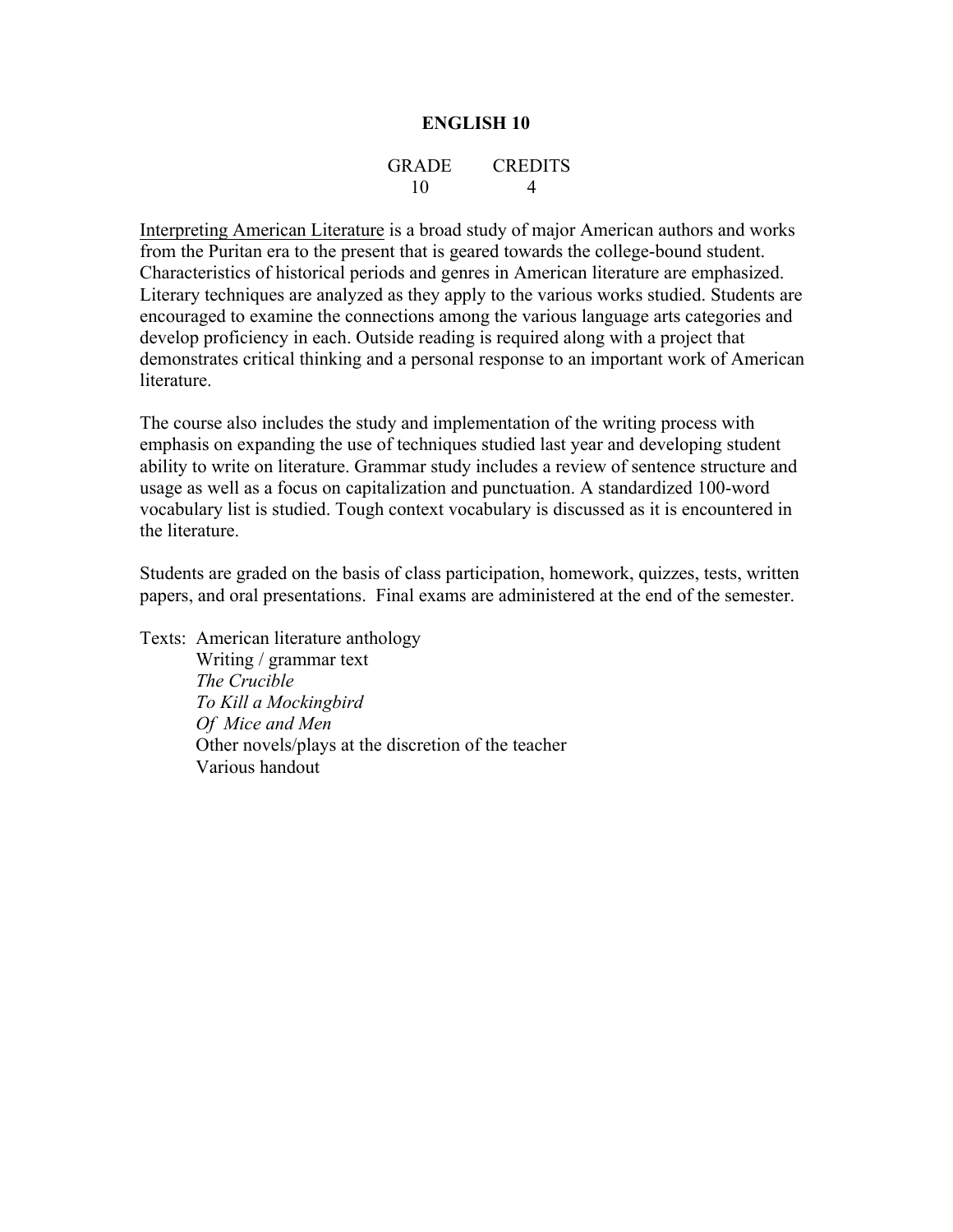## **HONORS ENGLISH 11**

## GRADE CREDITS 11 4

Prerequisite: At least a "B-" average in Honors American Literature or B or better in Interpreting American Literature. The summer reading assignment includes three novels, extensive note taking and an essay.

Honors In English Literature is designed for the student who has consistently demonstrated exceptional reading, writing, and analytical skills. Challenging nightly and frequent long-term reading and writing assignments are a vital part of the course. Students planning to take AP English senior year should take this course as preparation. Critical reading skills are developed through the study of masterpieces of English literature. Development of original, incisive thinking is encouraged by means of writing, projects, oral presentations, outside readings, group work, class discussion, and research. In addition, students can expect intensive seminars on complex topics.

Primary reading emphasis includes the following: periods of British literature, major British authors, literary analysis, and terminology. The course also includes the study and implementation of the writing process with emphasis on developing a student's ability to write on literature and employ the various types of writing. Grammar study is focused on correcting common sentence problems found in student written work and tested on the SAT. A standardized 100-word vocabulary list is studied. Difficult context vocabulary is discussed as it is encountered in the literature. SAT test-taking strategies are also introduced and practiced.

Grades are assigned on the basis of class participation, homework, quizzes, tests, and writing assignments. A final exam with open-ended questions is administered at the end of the semester.

Work is required over the summer which includes extensive reading, writing, and note taking.

| Required Reading: | The Strange Case of Dr. Jekyll and Mr. Hyde                |
|-------------------|------------------------------------------------------------|
|                   | Lord of the Flies                                          |
|                   | Frankenstein                                               |
|                   | A Shakespeare play                                         |
|                   | Other novels and/or plays at the discretion of the teacher |
|                   | Selected poetry                                            |
|                   | An English literature anthology                            |
|                   | A grammar text                                             |
|                   |                                                            |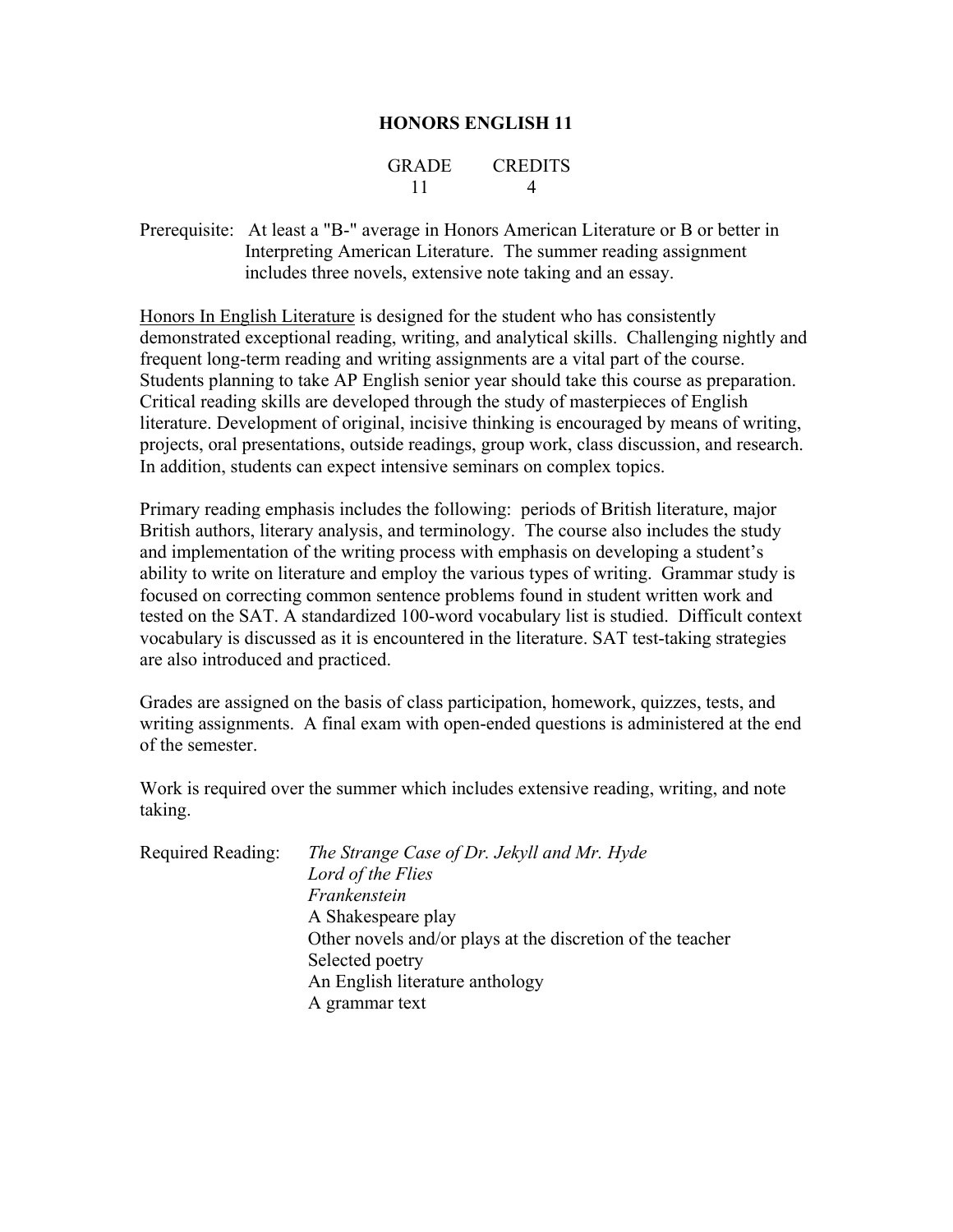## GRADE CREDITS 11 4

Interpreting English Literature is a full semester course for the college-bound student that focuses on the different genres of writing and integrates them with vocabulary and the literature. In addition, students work on comprehension of often- complex works through text analysis and interpretation. Development of critical thinking is encouraged by means of writing, projects, presentations, outside readings, group work, class discussion, and research.

The basic content includes units on fiction, drama, poetry and non-fiction with focus on how the conventions of the genres influence the meanings of the works. Students are encouraged to tackle difficult materials and use analytical skills to comprehend them. Grammar study is focused on correcting common sentence problems found in student written work and tested on the SAT. Difficult context vocabulary is carefully analyzed, and literary techniques are considered as they relate to the materials studied. A standardized 100-word vocabulary list is studied. SAT test-taking strategies are also introduced and practiced.

Grading is based on class participation, homework, quizzes, and tests, as well as appropriate writing assignments. A final exam with open-ended questions is given at the end of the semester.

Books: *Lord of the Flies A Narrative of the Life of Frederick Douglass* A Shakespeare play Selected Poetry Short stories A novel Supplementary paperbacks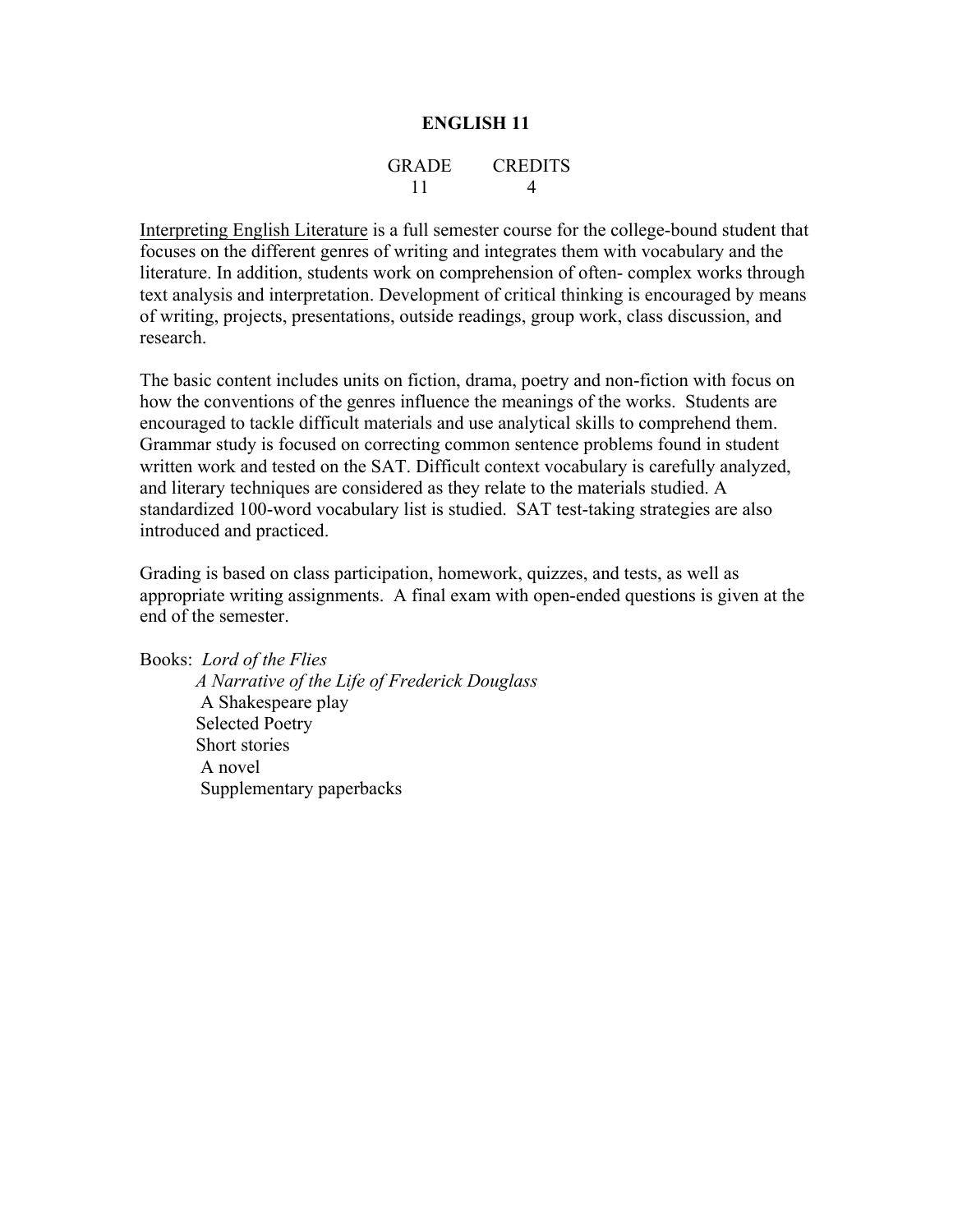## **ADVANCED PLACEMENT ENGLISH 12**

| GRADE | <b>CREDITS</b> |
|-------|----------------|
| 12    |                |

Prerequisite: At least a "B-" average in Honors English 11 and/or departmental approval. The summer reading assignment includes five major works, extensive note taking and an essay.

AP English 12 is designed for the student who has consistently demonstrated exceptional reading, writing, and analytical skills and has taken challenging courses in English all through high school. It is a full year, intensive course that develops student skill in the critical reading and careful interpretation of difficult literary masterworks. Students also do thorough critical writing about such literature. The course is geared towards students who are willing and able to perform college level work while in high school.

The short-term goal of AP English is high achievement on the AP English Examination administered in May by the Educational Testing Service of the College Board. It is expected that students will take this test at their own expense. The long-term goal is to provide students with the tools that they need to take charge of their own learning and to progress at a rate commensurate with their ability. They are encouraged to cultivate strong reading and thinking skills that characterize life-long learning and enjoyment and to refine and perfect the reading and writing skills necessary for success in college and in the professional world.

Close reading of prose and poetry is stressed as well as thematic analysis of works in all literary genres. Background study of literary time periods, trends, authors, and movements is a must. Impromptu and planned essays are constantly generated from reading and discussions. Assignments cover a variety of aims (expressive, explicative, and literary) and modes (narrative, analytical and persuasive).

Students are graded on the basis of class participation, homework, quizzes, and tests, as well as appropriate writing assignments and oral projects.

Textbooks:

A variety of major plays including or equivalent to: *A Doll's House Antigone A Streetcar Named Desire* A variety of novels including or equivalent to: *The Sun Also Rises Crime and Punishment The Sound and the Fury Invisible Man* Various poems and short stories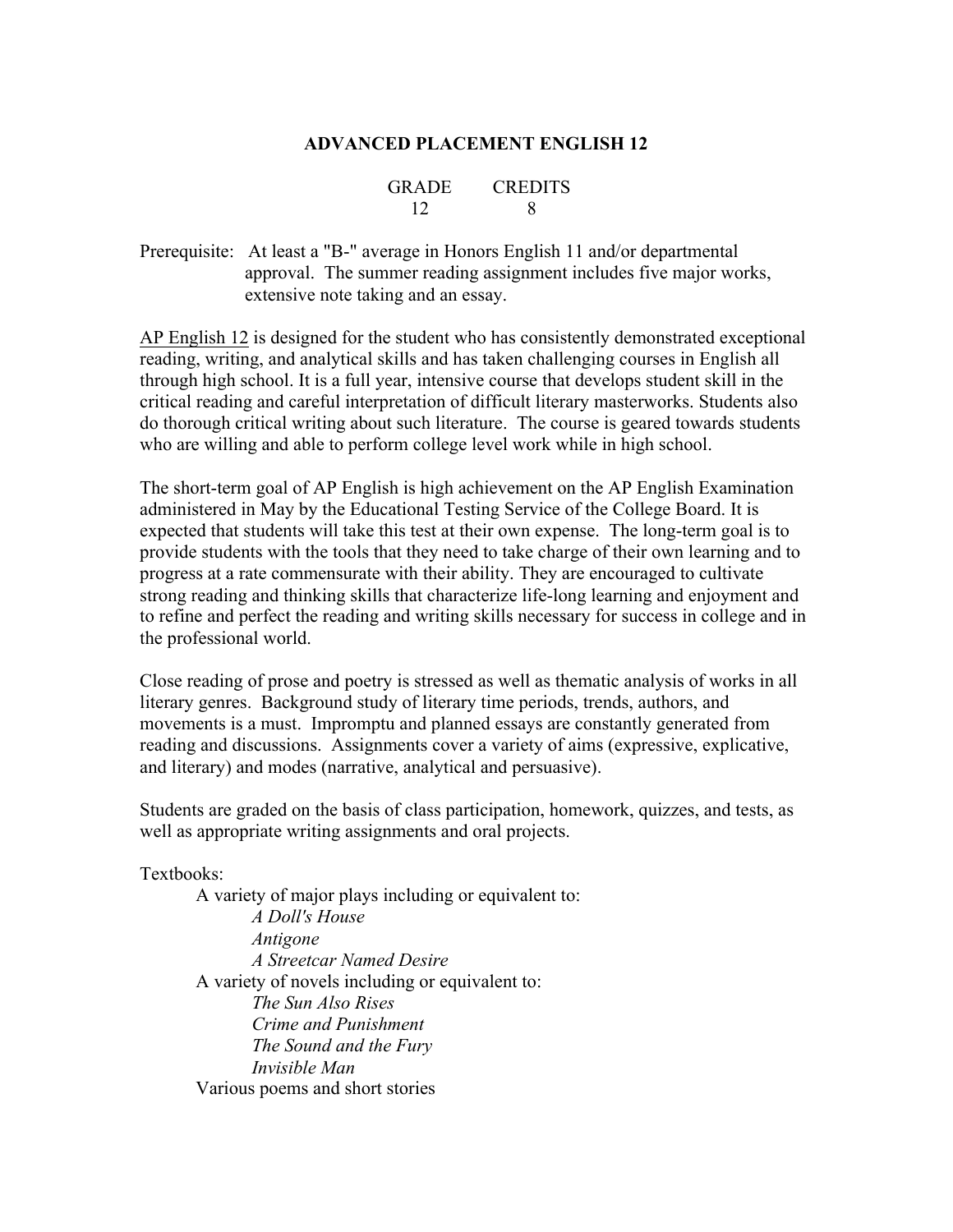#### GRADE CREDITS 12 4

English  $12$  is geared towards the college-bound student. The major component of this course is an exposition section that includes the study of the process of writing, the types of writing, and major work on the development of writing style. Students complete papers of various types and lengths leading to a self-evaluation. They also study research methods and compose a documented senior paper. All Senior English classes are required to write an MLA formatted research paper using primary and secondary sources and will be assessed by each student's English teacher. As part of the research process, seniors will also be required to create a project based on their research. The school's Career Center will be overseeing the project/presentation, which will be presented to a panel of teachers and community members as part of the assessment.

A literature portion of the course includes the study of important, culturally diverse works. Students are challenged to explore and analyze the diverse cultures. They employ the various forms of writing learned in the expository unit to develop essays that expound on the themes discussed in the literature. Through this interpretation of the assigned literature, students develop reading, thinking, writing and oral communications skills. Grammar study is done as necessary based on common problems found in student written work. A standardized 100-word vocabulary list is studied.

Grading is based on class participation, projects - written and oral, homework, quizzes, tests and writing. Departmentalized vocabulary exams are administered at the end of the semester.

Textbooks:

Excerpts are used from the following: *The Things They Carried Night Angela's Ashes Kite Runner* Various stories, poems, and novels at teachers' discretion Various composition texts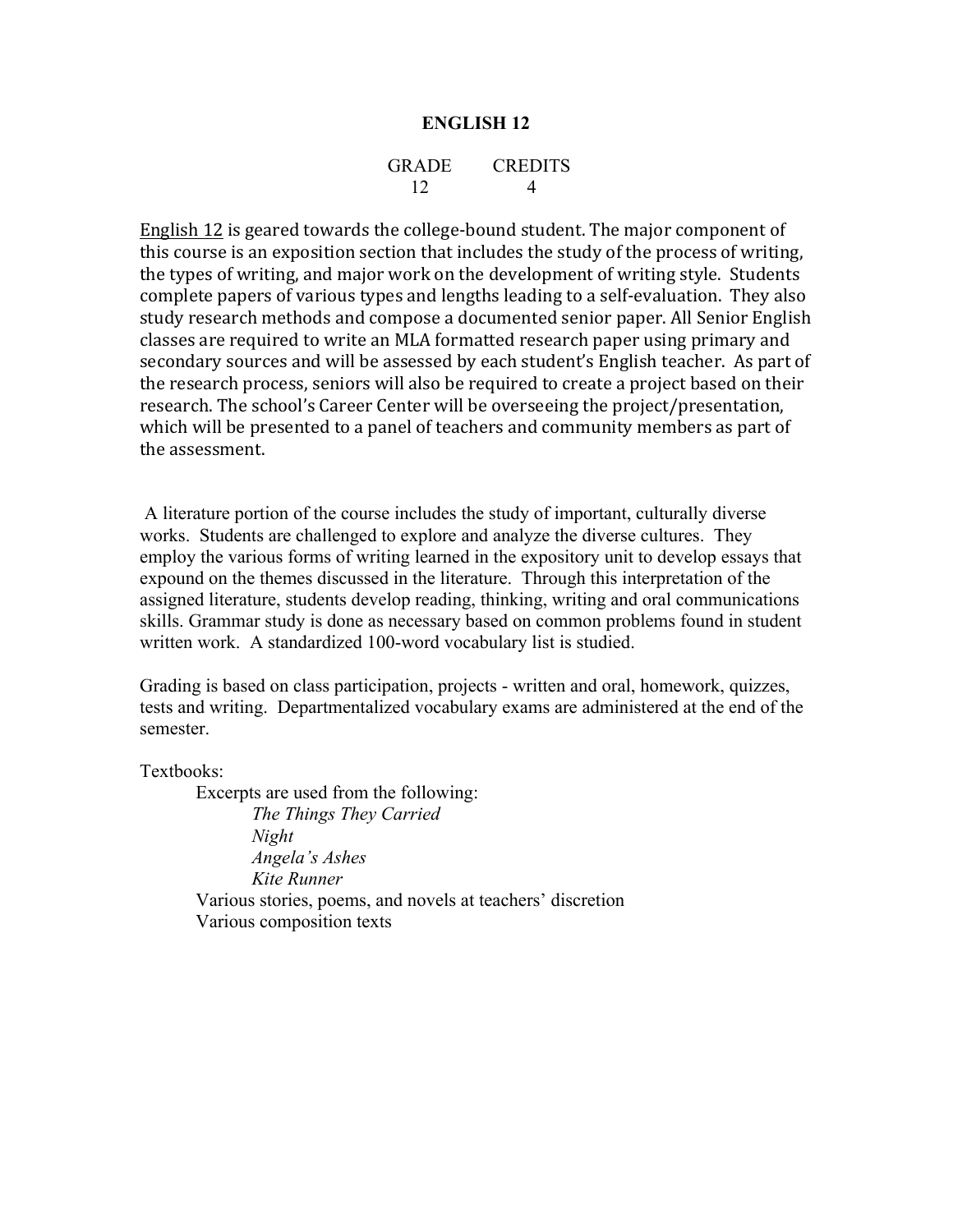# **ENGLISH 12 HONORS**

| GRADE | <b>CREDITS</b> |
|-------|----------------|
| 12    |                |

**Prerequisite**: At least a "B-" average in Honors English 11 or better in Interpreting English 11. The summer reading assignment includes three novels, extensive note taking, and an essay.

Honors English 12 is designed for the student who has consistently demonstrated exceptional reading, writing, and analytical skills. The curriculum is organized around the theme of Character and Culture. Four other themes—transformation, integrity, prejudice and bias, and oppression and courage--provide a focus for reading and writing units. Students are expected to contribute significantly and regularly to class discussion. All Senior English classes are required to write an MLA formatted research paper using primary and secondary sources and will be assessed by each student's English teacher. As part of the research process, seniors will also be required to create a project based on their research. The school's Career Center will be overseeing the project/presentation, which will be presented to a panel of teachers and community members as part of the assessment.

Honors English 12 covers more material more quickly than English 12. The literature portion of the course includes the study of challenging, mostly international fiction and non-fiction through which students are challenged to explore and analyze the diverse cultures. Critical reading skills are developed through nightly readings and occasional long-term reading assignments.

Development of original, incisive thinking is encouraged by means of writing, projects, oral presentations, outside readings, group work, class discussion, and research. In addition, students can expect intensive seminars on complex topics. Writing in Honors English 12 includes writing essays of different types, ranging from writing on literature to a senior research paper that employs research and documentation methods learned in class.

Grammar study is done as necessary based on common problems found in student written work. A standardized 100-word vocabulary list is studied.

Grading is based on class participation, projects - written and oral, homework, quizzes, tests and

writing. Departmentalized vocabulary exams are administered at the end of the semester.

Texts typically include: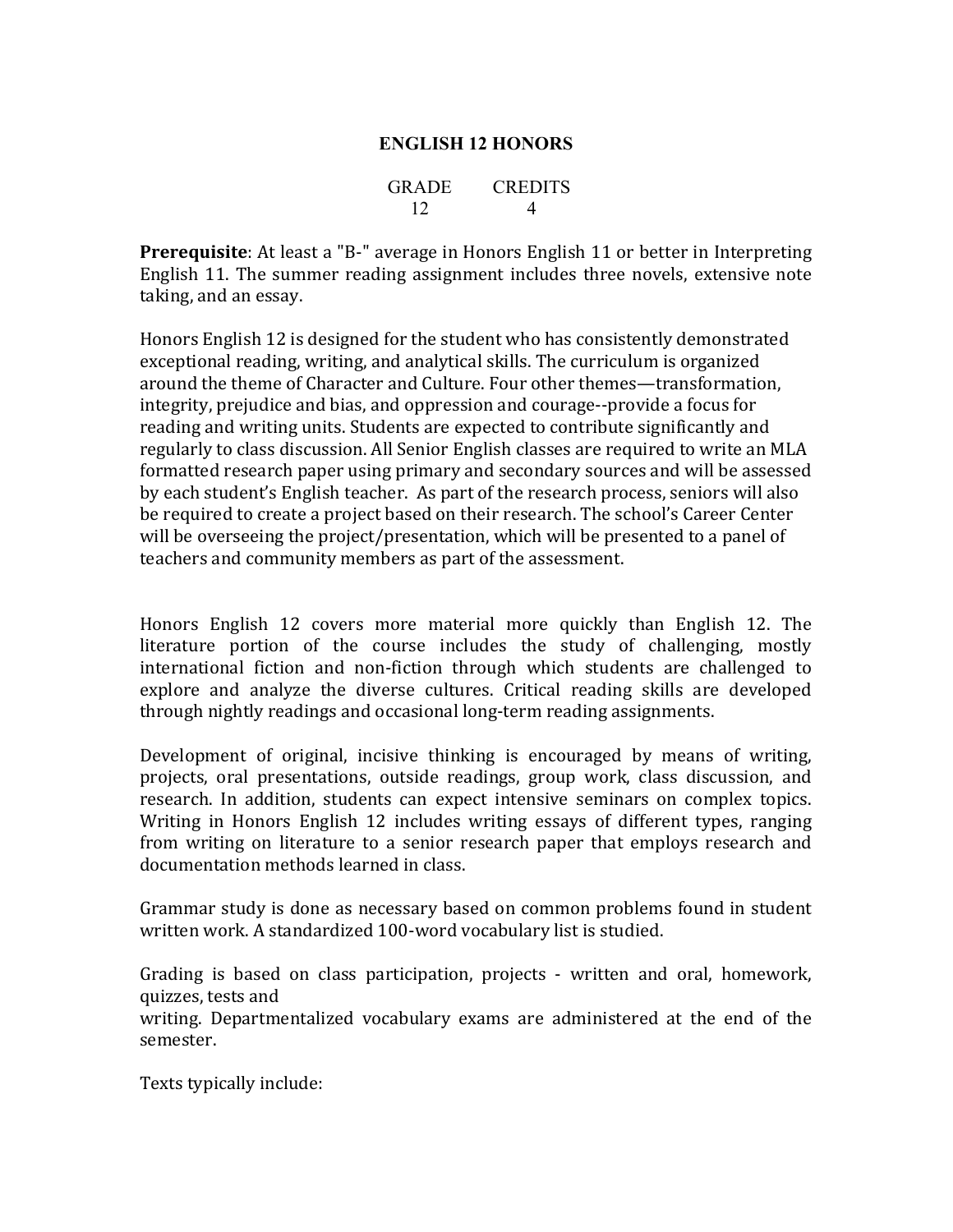*The Things They Carried Night Angela's Ashes Kite Runner* Selected non-fiction Various stories, poems, and novels at teachers' discretion Various composition texts

## **CREATIVE WRITING: POETRY, FICTION & NON-FICTION**

## GRADE CREDITS 10, 11, 12 2

This course is designed to encourage and enhance a talent for writing demonstrated by the student in earlier classes. In Creative Writing the student will write in a variety of genres including poetry and fiction. It is the aim of the course to develop both facility and flexibility in the use of language. Student must share their works with their peers.

Students are graded on the basis of class work, class participation, homework, quizzes and tests as well as writing assignments.

#### **SPEECH**

| <b>GRADE</b> | <b>CREDITS</b> |
|--------------|----------------|
| 10, 11, 12   | $\overline{4}$ |

The speech class addresses the rapidly increasing need in our society to be able to speak fluently and competently in a wide range of social, academic, and professional settings.

In addition to formal public speaking assignments, the course will include units in group discussion, debate, seminars, interviewing, drama, and readings. Topics such as stagefright, diction, body language, audience, group dynamics, and voice control will be considered in detail.

Students will be graded on the basis of the preparation, effort, and progress made in their oral presentations. Because of the nature of the course, the final examination will be oral rather than written. Teacher-generated handouts are used in lieu of a formal text.

#### **JOURNALISM**

| <b>GRADE</b> | <b>CREDITS</b> |
|--------------|----------------|
| 10, 11, 12   | $2$ or $4$     |

Journalism is an introduction to the basics of news gathering and writing for journalistic purposes. The class is open to students in grades 10-12 who are comfortable with the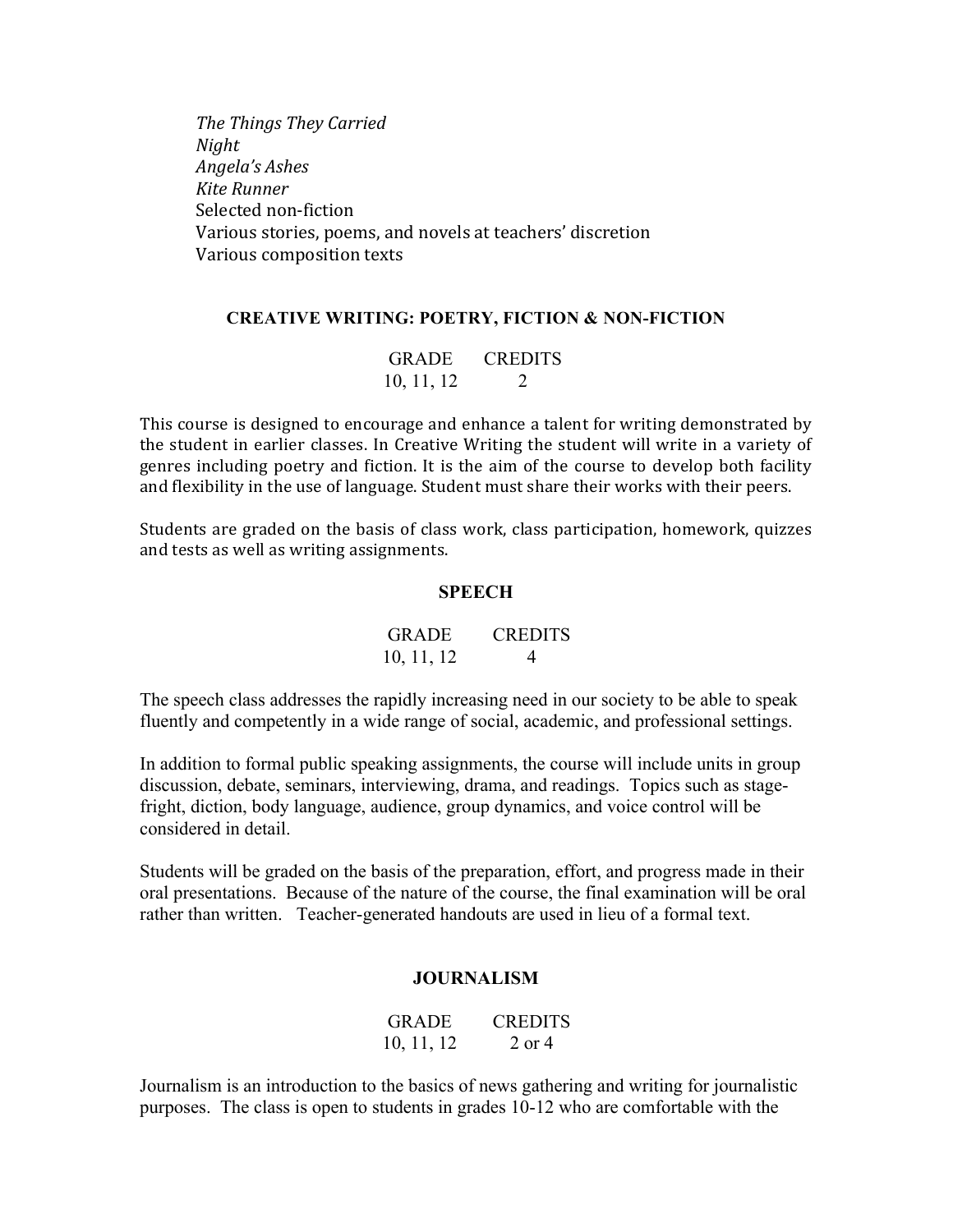writing process and should expect to prepare and execute interviews, conduct research, and write weekly articles culminating in a final project. Students will also analyze local and national news in newspapers, magazines, television, and radio and participate in weekly current events focusing on new issues.

In addition to the school newspaper *The Spartan Spectator*, students are responsible for contributing articles to the online publication *The Winged Sandal*.

Assessments will be based on quizzes, written work, and the ability to meet deadlines. Texts: TBD

### **DRAMA**

| <b>GRADE</b> | <b>CREDITS</b> |
|--------------|----------------|
| 10, 11, 12   | 4              |

This course is an introduction and overview to the dramatic arts. Students will develop skills in the dramatic arts by participating in dramatic games, improvisation, movement, speech, writing and directing. In addition, students will learn "behind the scenes" skills in the areas of stage design, lighting, sound and production.

Other topics addressed in the course will include history of theater, dramatic structure, and playwriting. Students will be evaluated by individual and group performances, papers, and projects.

## **VERBAL SAT**

## GRADE CREDITS  $11, 12$  4

This course is open to students in grades 11 and 12. It is designed specifically to prepare students for the PSAT / SAT Verbal Sections with first semester focused on seniors and second semester on juniors.

Specific objectives include vocabulary mastery and study of sentence completions, grammar, usage, and reading comprehension. Students will study strategies and apply them to real SAT tests. They will also be made to compose, give and take their own tests, work with SAT software and compile a vocabulary notebook. Extensive work on building reading comprehension skills will also be done.

Students are graded on class participation, homework, quizzes, projects and tests.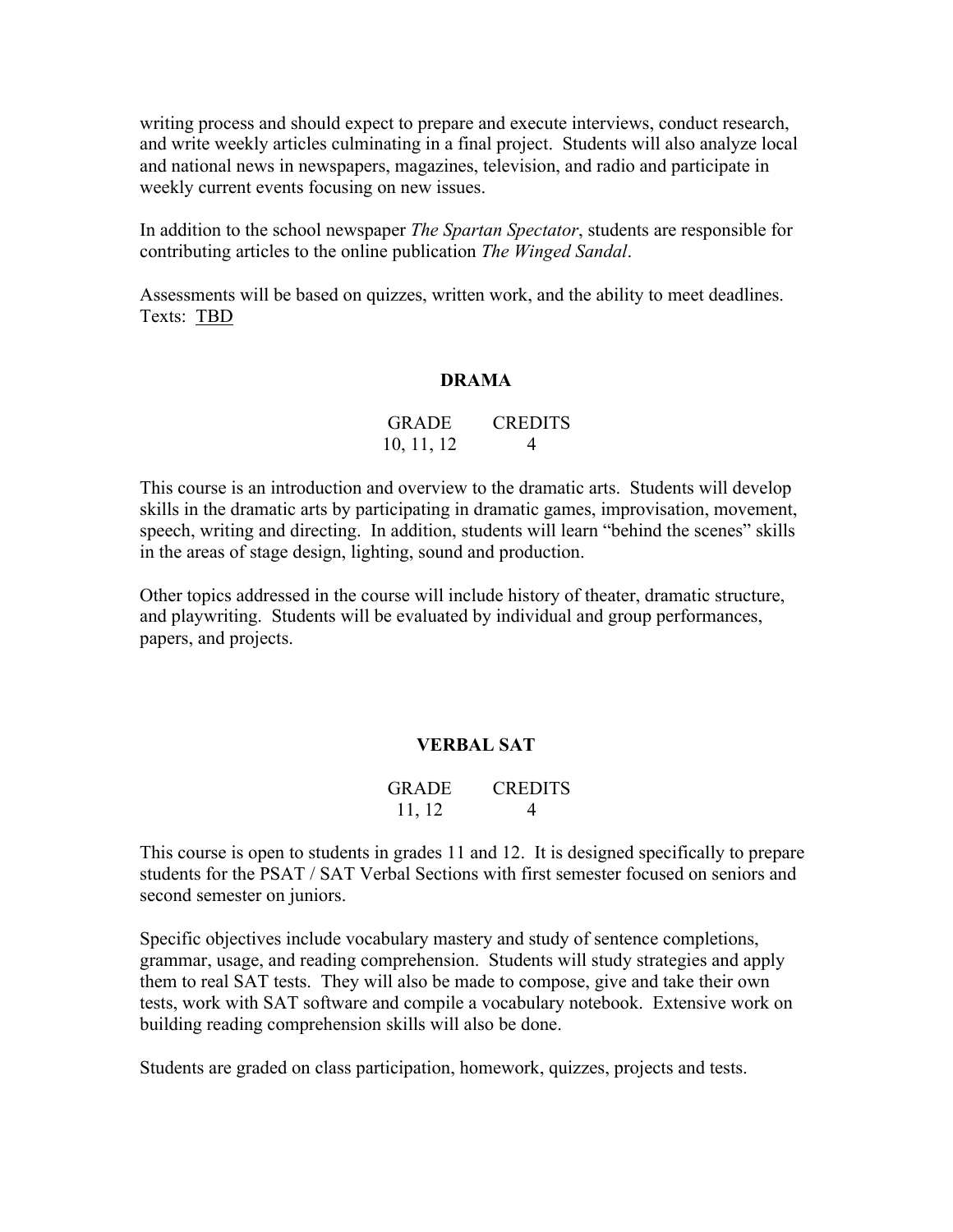Books and Materials: An SAT vocabulary list Cracking the SAT - Princeton Review Real SAT's - Educational Testing Service Various SAT computer software A novel

# **SOCIAL ISSUES IN WOMEN'S LITERATURE COURSE**

## GRADE CREDITS  $11, 12$  4

Social Issues in Women's Literature is an elective designed to give students an introductory background in Literature written exclusively by women. It seeks to provide an understanding of various historical and social issues from an analytical perspective through a Feminist lens.

The course will include reading and analysis of various genres of women's literature and will include a research component, written literary analyses, and formal presentations. Students will be graded on the basis of tests, quizzes, written work, presentations, as well as a research

Texts: various sources women's literature

# **SPORTS LITERATURE**

| GRADE  | <b>CREDITS</b> |
|--------|----------------|
| 11, 12 |                |

This elective course explores the impact that sport has had on American culture. Sports, as experienced through the written word, serves as a chronicle of our political history, as a mirror of important social issues, and a lens through which some of our most coveted values are reinforced. The semester-long curriculum includes both fiction and non-fiction reading, analytical writing, research, and formal presentations.

Students will be assessed through quizzes, tests, formal writing assignments, class discussion, and presentations.

Texts: At least one whole-class text (non-fiction or non-fiction) Independent text selections (both fiction and non-fiction) Poetry Research materials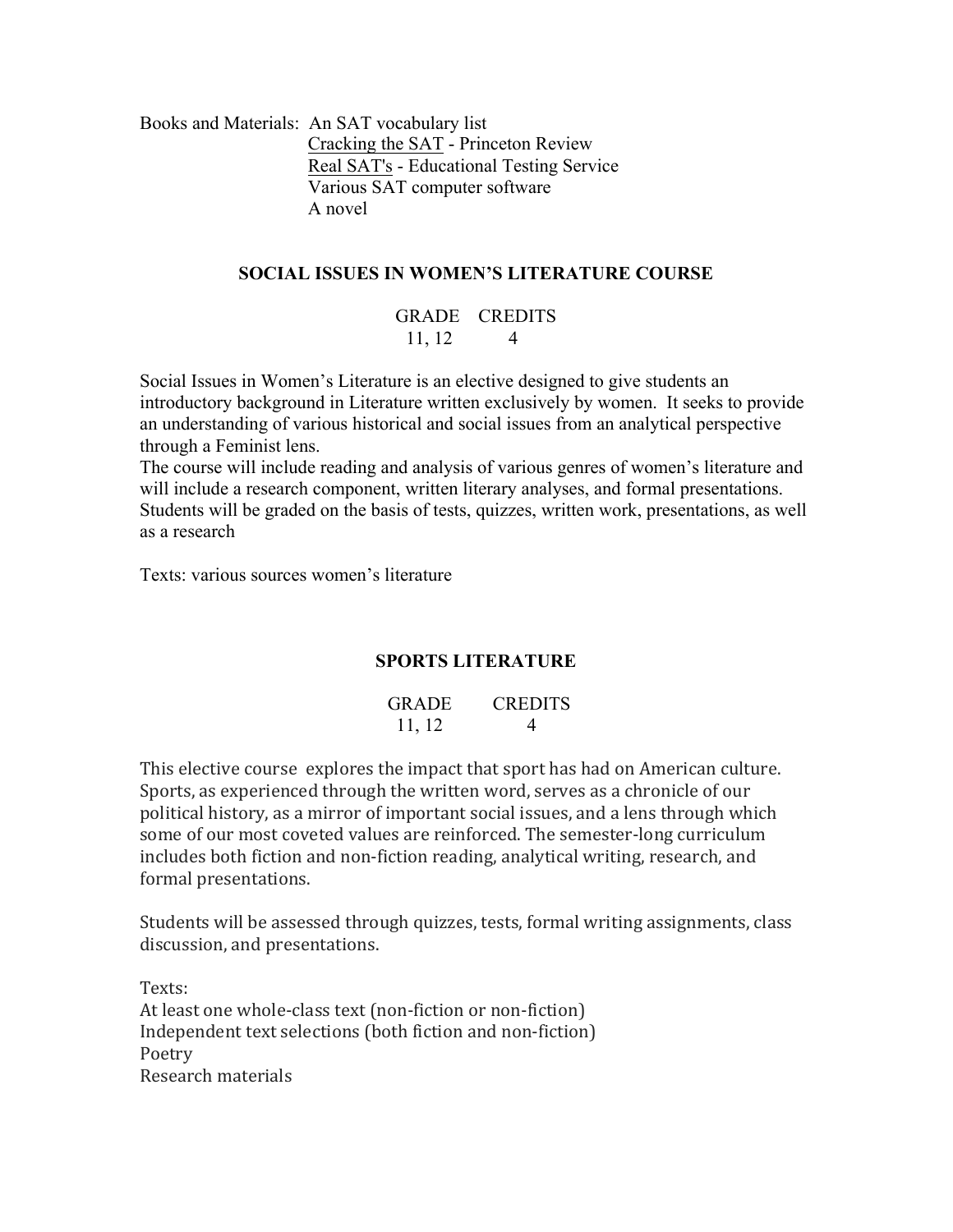## **ENGLISH LANGUAGE LEARNERS (ELL)**

| <b>GRADE</b>  | <b>CREDITS</b> |
|---------------|----------------|
| 9, 10, 11, 12 | 2 or 4         |

**ELL classes provide language instruction to non-native speakers of English.** Courses are designed so that the content of the subject (ELA) is taught according to students' English proficiency level. All classes emphasize listening, speaking, reading, and writing. These courses can take the place of a **class offered by English.**

**ELL English Literacy (ESL 001)** is for newcomers to English who may have experienced gaps in their schooling and/or need foundational skills in reading and writing. Students learn reading strategies in order to advance their reading comprehension skills. Students at this level are beginning to develop academic language through listening and speaking. They learn to expand oral comprehension and write complete sentences, a standard paragraph, and short content-based essays.

**ELL Entering/Emerging English (ESL 002)** is designed to build upon skills learned from ESL 001 or for student who are reading and writing at grade level equivalency in their native language but are new to English. Students will use reading comprehension strategies to access beginner-level text and develop listening skills to understand social and academic English language. Students will engage in reading, writing, and speaking about literary and informational text including tasks such as: writing paragraphs and short- essays/writing responses to present information learned.

**ELL Developing English (ESL 003)** is designed to build upon the skills learned in ESL 001 & 002. Students will engage in reading a range of texts, at the appropriate complexity level/language proficiency level(s). Students will use written expression to create informal and formal essays, letters and other tasks as appropriate and will support of the ESL teacher. Students will continue to expand their academic vocabulary in both verbal and written communication. Lessons will include those that help students to develop oral presentation skills and study skills that will enhance their learning in all content areas.

**ELL Expanding/Bridging English (ESL 004)** is designed to prepare students for the transition into mainstream ELA courses. Students focus on reading, listening comprehension, speaking and pronunciation skills and writing to build and